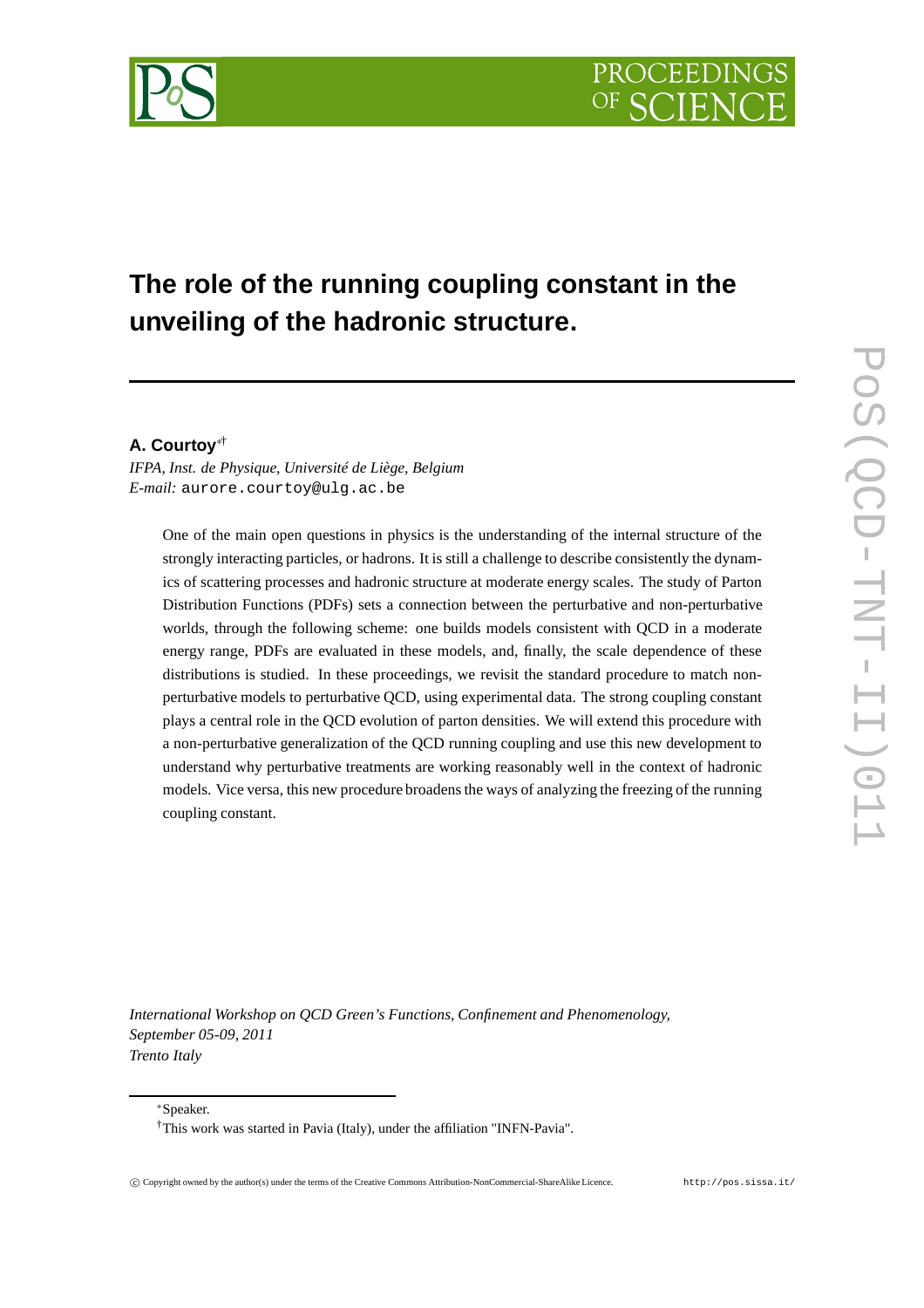### **1. Parton Distributions' Scales**

The internal structure of the strongly interacting particles remains veiled. It is still a challenge to describe consistently the dynamics of scattering processes and hadronic structure at moderate energy scales. Because at such a scale a hadronic representation takes over the partonic description, it is called *the hadronic scale*. The hadronic scale is peculiar to each hadronic representation.

A way of connecting the low and high-energy worlds has traditionally been through the study of Parton Distribution Functions (PDFs): Deep Inelastic processes are such that they enable us to look with a good resolution inside the hadron and allow us to resolve the very short distances, i.e. small configurations of quarks and gluons. At short distances, this part of the process is described through perturbative QCD. A resolution of such short distances is obtained with the help of nonstrongly interacting probes. Such a probe, typically a photon, is provided by hard reactions. In that scheme, the PDFs reflect how the target reacts to the probe, or how the quarks and gluons are distributed inside the target. The insight into the structure of hadrons is reached at that stage: the large virtuality of the photon,  $Q^2$ , involved in such processes allows for the factorization of the hard (perturbative) and soft (non-perturbative) contributions in their amplitudes. Hence, the virtuality of the photon introduces another scale, i.e., *the factorization scale*.

The evaluation of PDFs is guided by a standard scheme, set up in valuable literature of the 90s [1–3]. This scheme runs in 3 main steps. First, we either build models consistent with QCD in a moderate energy range, typically the hadronic scale; or we use effective theories of QCD for the description of hadrons at the same energy range. Second, PDFs are evaluated in these models, giving a description of the Bjorken-*x* dependence of the distribution. Third, the scale dependence of these distributions is studied. The last step allows to bring the moderate energy description of hadrons to the factorization scale, thanks to the QCD evolution equations. In these proceedings, we will focus on this third step: how to match non-perturbative models to perturbative QCD, using experimental data.

Besides, it is worth mentioning that, since the hadronic models are characterized by their ingredients and degrees of freedom, they may also include the concepts of chiral symmetry breaking (e.g. NJL) or a description of confinement (e.g. MIT bag model). In either cases, those concepts are related to yet another momentum scale (respectively the *chiral symmetry breaking scale* and the *confinement scale*) that is peculiar to the model.

#### **2. The Hadronic Scale**

The hadronic scale is defined at a point where the partonic content of the model, defined through the second moment of the parton distribution, is known. For instance, the CTEQ parameterization gives  $<sup>1</sup>$ </sup>

$$
\langle (u_v + d_v)(Q^2 = 10 \text{GeV}^2) \rangle_{n=2} = 0.36
$$
 (2.1)

with  $q_v$  the valence quark distributions and with  $\langle q_v(Q^2) \rangle_n = \int_0^1 dx x^{n-1} q_v(x, Q^2)$ . In the extreme case, i.e., when we assume that the partons are pure valence quarks, we evolve downward the second moment until

$$
\langle (u_v + d_v)(\mu_0^2) \rangle_{n=2} = 1 \quad . \tag{2.2}
$$

 $1$ MSTW gives a similar result.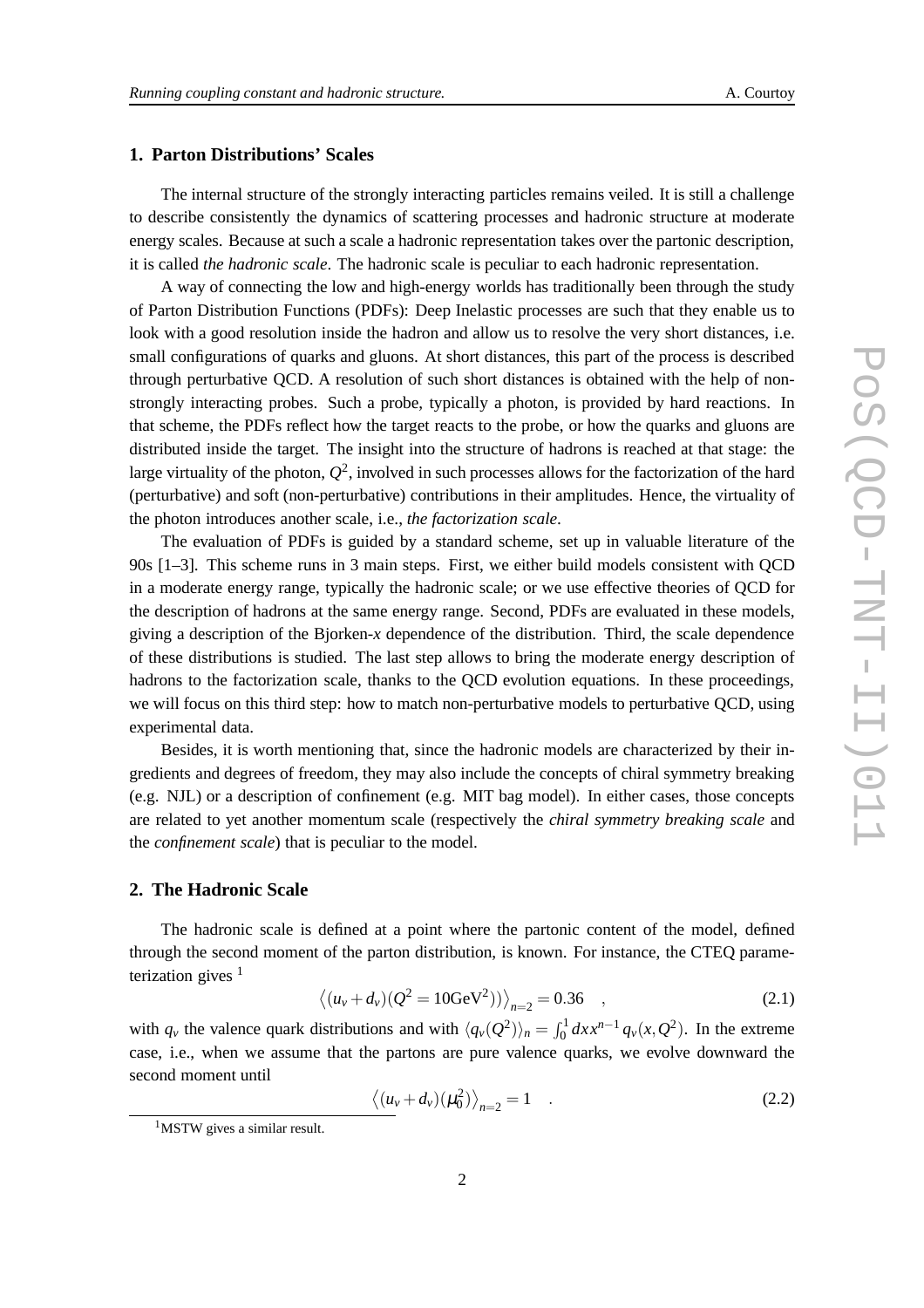The hadronic scale is found to be  $\mu_0^2 \sim 0.1 \text{ GeV}^2$ .

This standard procedure to fix the hadronic (non-perturbative) scale pushes perturbative QCD to its limit. In effect, the hadronic scale turns out to be of a few hundred  $MeV<sup>2</sup>$ , where the strong coupling constant has already started approaching its Landau pole. As it will be shown hereafter, the N*m*LO evolution converges very fast, what justifies the perturbative approach. Consequently, the behavior of the strong coupling constant plays a central role in the QCD evolution of parton densities. Here we extend the standard procedure with the non-perturbative generalization of the QCD running coupling [4].

### **3. The Running Coupling Constant**

In these proceedings, we call perturbative evolution the renormalization group equations (RGE) that follow from an analysis of the theory as a perturbative expansion in Feynman diagrams with *m* loops leading to logarithmic corrections of the ratio 'momentum invariant to mass scale', i.e.  $(\alpha_s \log(P^2/M^2))^m$ . At N<sup>*m*</sup>LO the scale dependence of the coupling constant is given by

$$
\frac{d\,\alpha_s(Q^2)/4\pi}{d(\ln\,Q^2)} = \beta_{\mathsf{N}^m\mathsf{LO}}(\alpha_s) = \sum_{k=0}^m \left(\frac{\alpha_s}{4\pi}\right)^{k+2} \beta_k \quad .
$$

We show here the solution to  $m = 1$ , i.e., NLO

$$
\beta_0 = 11 - \frac{2}{3} n_f , \quad \beta_1 = 102 - \frac{38}{3} n_f ,
$$

where  $n_f$  stands for the number of effectively massless quark flavors and  $\beta_k$  denote the coefficients of the usual four-dimensional  $\overline{MS}$  beta function of QCD. The evolution equations for the coupling constant can be integrated out exactly leading to

$$
\ln(Q^2/\Lambda_{\text{LO}}^2) = \frac{1}{\beta_0 \alpha_{\text{LO}}/4\pi} ,
$$
  

$$
\ln(Q^2/\Lambda_{\text{NLO}}^2) = \frac{1}{\beta_0 \alpha_{\text{NLO}}/4\pi} + \frac{b_1}{\beta_0} \ln\left(\beta_0 \frac{\alpha_{\text{NLO}}}{4\pi}\right) - \frac{b_1}{\beta_0} \ln\left(1 + b_1 \frac{\alpha_{\text{NLO}}}{4\pi}\right) ,
$$
(3.1)

where  $b_k = \beta_k/\beta_0$ . These equations, except the first, do not admit closed form solution for the coupling constant, and we have solved them numerically. We show their solution, for the same value of  $\Lambda = 250$  MeV, in Fig. 1.

We see in Fig. 1 (left) that the NLO and NNLO solutions agree quite well even at very low values of  $Q^2$  and in Fig. 1 (right) that they agree very well if we change the value of  $\Lambda$  for the NNLO slightly, confirming the fast convergence of the expansion. This analysis concludes, that even close to the Landau pole, the convergence of the perturbative expansion is quite rapid, specially if we use a different value of  $\Lambda$  to describe the different orders, a feature which comes out from the fitting procedures. *This fast convergence ensures that perturbative evolution can still be used at rather low scales.* However, when entering the non-perturbative regime, other mechanisms take place that influence the QCD evolution. That is what we will call here non-perturbative evolution.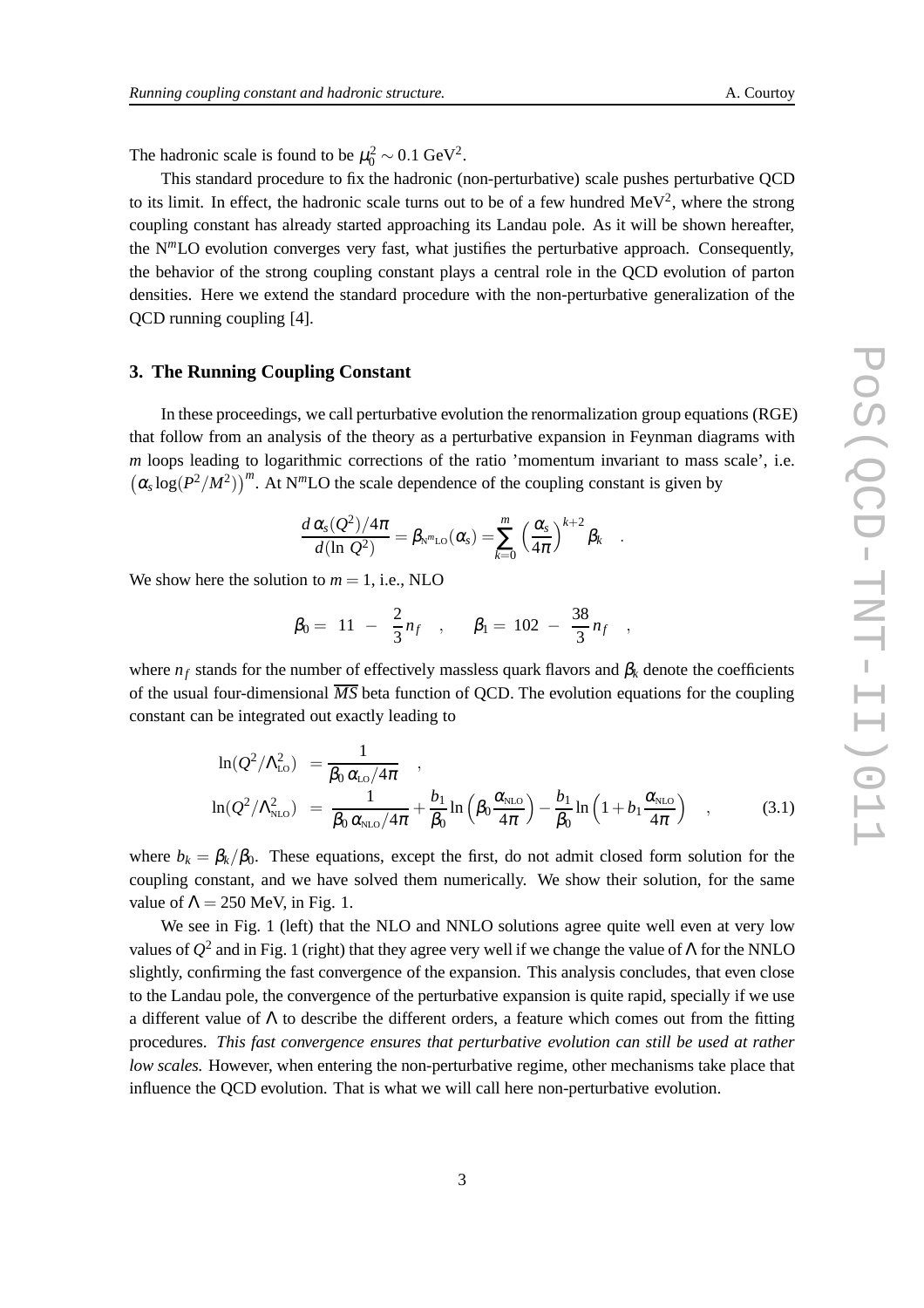

**Figure 1:** The running of the coupling constant. Left: The short dashed curve corresponds to the LO solution, the medium dashed curve to NLO solution and the long dashed curve to the NNLO solution( $\Lambda$  = 250 MeV). Right: The solid curve represents the NLO solution with  $\Lambda = 250$  MeV, while the long dashed curve the NNLO solution with a value of  $\Lambda = 235$  MeV.

As for the other mechanisms entering into play at low energy, we will consider here, in a first qualitative approach, the consequences of a dynamical gluon mass [5–8] on the framework of QCD evolution. Even though the gluon is massless at the level of the fundamental QCD Lagrangian, and remains massless to all order in perturbation theory, the non-perturbative QCD dynamics generate an effective, momentum-dependent mass, without affecting the local  $SU(3)_c$  invariance, which remains intact. At the level of the Schwinger-Dyson equations the generation of such a mass is associated with the existence of *infrared finite solutions* for the gluon propagator. Such solutions may be fitted by "massive" propagators of the form  $\Delta^{-1}(Q^2) = Q^2 + m^2(Q^2)$ ;  $m^2(Q^2)$  can be understood as a constituent gluon mass, and depends non-trivially on the momentum transfer  $Q^2$ . One physically motivated possibility, which we shall use in here, is the logarithmic mass running, which is defined by

$$
m^2(Q^2) = m_0^2 \left[ \ln \left( \frac{Q^2 + \rho m_0^2}{\Lambda^2} \right) \Big/ \ln \left( \frac{\rho m_0^2}{\Lambda^2} \right) \right]^{-1 - \gamma}.
$$
 (3.2)

When  $Q^2 \to 0$  one has  $m^2(0) = m_0^2$ . Even though in principle we do not have any theoretical constraint that would put an upper bound to the value of  $m_0$ , phenomenological estimates place it in the range  $m_0 \sim \Lambda - 2\Lambda$  [9, 10]. The other parameters were fixed at  $\rho \sim 1-4$ , ( $\gamma$ ) = 1/11 [5, 11, 12]. The (logarithmic) running of  $m^2$ , shown in Fig. 2 for two sets of parameters, is associated with the the gauge-invariant non-local condensate of dimension two obtained through the minimization of  $\int d^4x (A_\mu)^2$  over all gauge transformations.

Also, the dynamical gluon mass generation leads to the "well-established" freezing of the QCD running coupling constant. In effect, the non-perturbative generalization of  $\alpha_s(Q^2)$  comes, here, in the form

$$
\frac{\alpha_{\text{NP}}(Q^2)}{4\pi} = \left[\beta_0 \ln\left(\frac{Q^2 + \rho m^2(Q^2)}{\Lambda^2}\right)\right]^{-1},\tag{3.3}
$$

where NP stands for Non-Perturbative. The zero gluon mass limit leads to the LO perturbative coupling constant momentum dependence. The  $m^2(Q^2)$  in the argument of the logarithm tames the Landau pole, and  $\alpha_s(Q^2)$  freezes at a finite value in the IR, namely  $\alpha_s^{-1}(0)/4\pi = \beta_0 \ln(\rho m^2(0)/\Lambda^2)$ [5–7] as can be seen in Fig. 2 for the same two sets of parameters.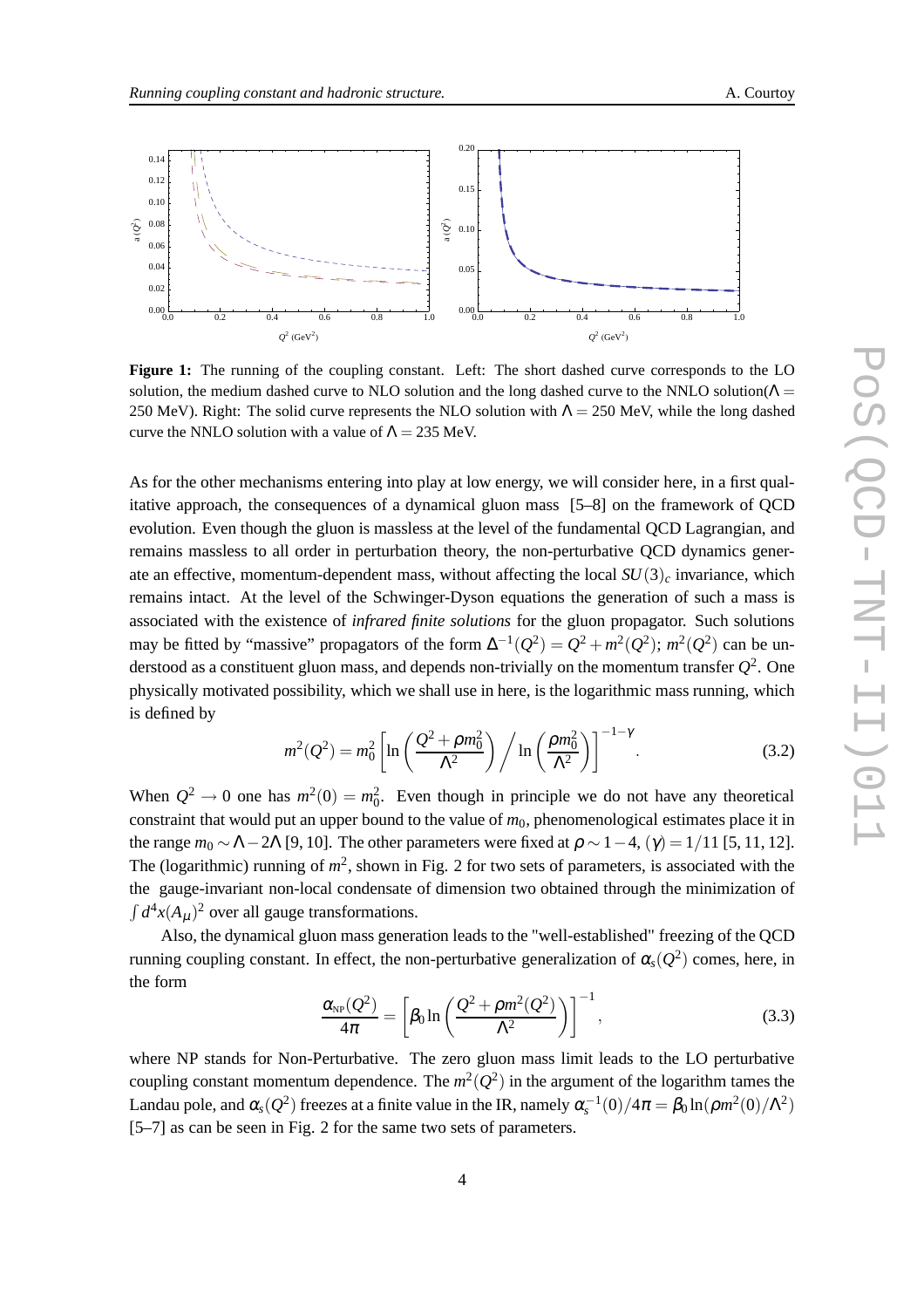

**Figure 2:** Left: The dynamical gluon mass with a logarithmic running for two sets of parameters, the small mass scenario ( $\Lambda = 250$  MeV,  $m_0 = 250$  MeV,  $\rho = 1.5$ ) is shown by the dashed curve; the high mass scenario  $(\Lambda = 250 \text{ MeV}, m_0 = 500 \text{ MeV}, \rho = 2.0)$  by the dotted curve. Right: The running of the effective coupling.

We notice the numerical similarity between the perturbative and non-perturbative approaches. As shown in Fig. 3, the coupling constant in the perturbative and non-perturbative approaches are close in size for reasonable values of the parameters from very low  $Q^2$  onward (  $Q^2 > 0.1$  GeV<sup>2</sup>). It shows that, despite the vicinity of the Landau pole to the hadronic scale, the perturbative expansion is quite convergent and agrees with the non-perturbative results for a wide range of parameters.

#### **4. Non-perturbative Evolution and the Hadronic Scale**

The strong coupling constant plays a central role in the evolution of parton densities. Let us see how to understand the hadronic scale in the language of models of hadron structure. We use, to clarify the discussion, the original bag model, in its most naive description, consisting of a cavity of perturbative vacuum surrounded by non-perturbative vacuum. The non-perturbative vacuum is endowed with a pressure which keeps the cavity size finite. The quarks and gluons are modes in the cavity satisfying certain boundary conditions, for arbitrary product *mR* (with *m* the quark mass and *R* the radius). The most simple scenario consists only of valence quarks (antiquarks) as Fock states building a colorless state describing the hadron. For the lowest mode, the equilibrium for a system of 3 massless quarks is found at  $R = 4 \times 2.04/M_P$ , leading to a radius  $R > 1$ . fm, the size that is required to generate a proton mass from massless quarks. The associated minimum momentum for the system is then  $k_{min,svst} = 1/2R > 100$  MeV. This is the dynamical scale of the model, a non-perturbative scale arising from the confinement mechanism, which ultimately should be determined by  $\Lambda_{OCD}$  if the model were to be derived from the theory, i.e. *B*, the bag pressure, should be related to the only scale of the theory Λ*QCD*.

The bag model is designed to describe fundamentally static properties, but in QCD all matrix elements must have a scale associated to them as a result of the RGE of the theory. A fundamental step in the development of the use of hadron models for the description of properties at high momentum scales was the assertion that all calculations done in a model should have a RGE scale associated to it [13]. *The momentum distribution inside the hadron is only related to the dynamical*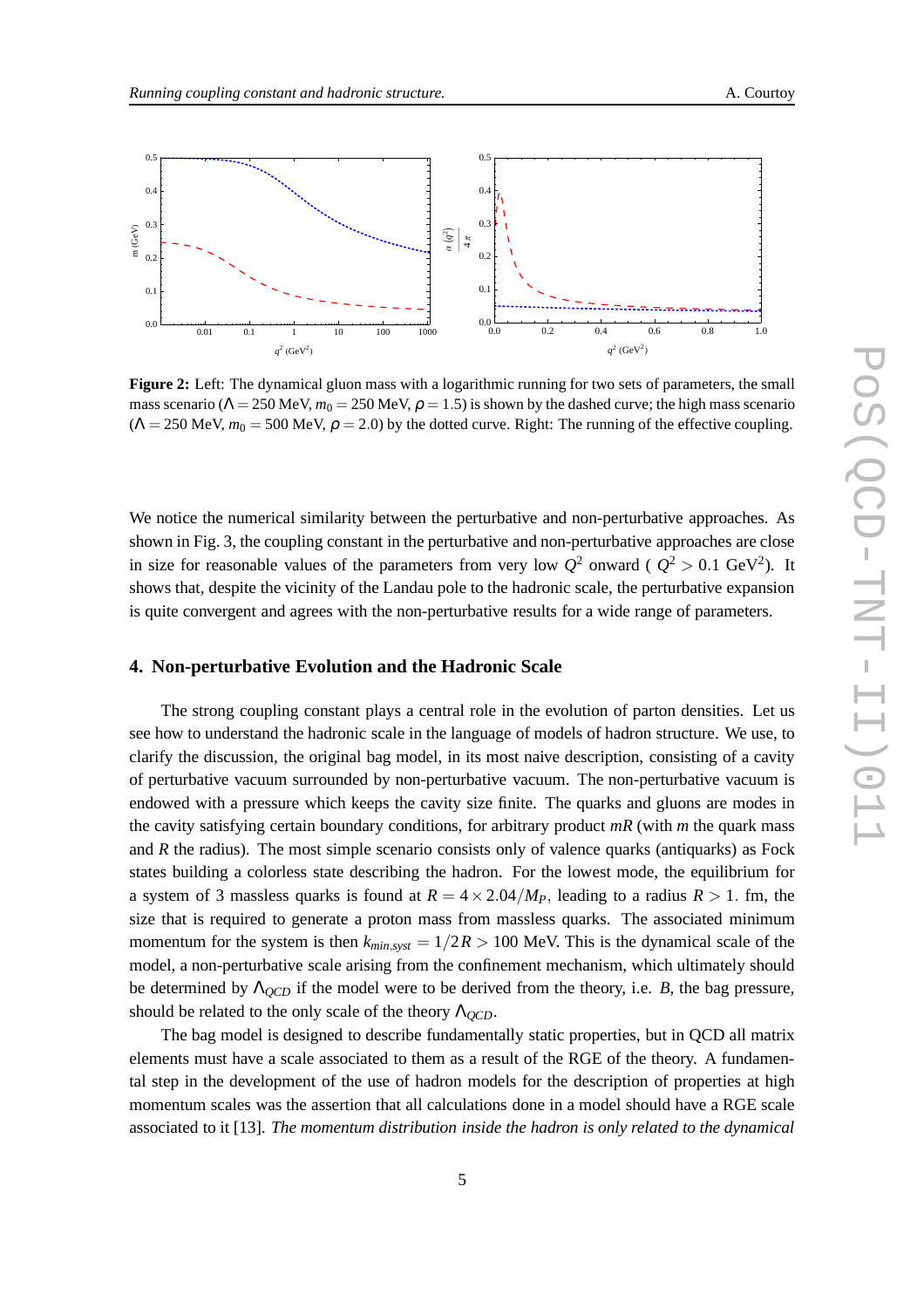*scale and not to the momentum governing the RGE.* Thus a model calculation only gives a boundary condition for the RG evolution as can be seen for example in the LO evolution equation for the moments of the valence quark distribution

$$
\langle q_{\nu}(Q^2) \rangle_n = \langle q_{\nu}(\mu_0^2) \rangle_n \left( \frac{\alpha_s(Q^2)}{\alpha_s(\mu_0^2)} \right)^{d_{NS}^n}, \qquad (4.1)
$$

where  $d_{NS}^n$  are the anomalous dimensions of the Non Singlet distributions. Inside, the dynamics described by the model is unaffected by the evolution procedure, and the model provides only the expectation value,  $\langle q_v(\mu_0^2) \rangle_n$ , which is associated with the hadronic scale. As mentioned in the first Section, the hadronic scale is related to the maximum wavelength at which the structure begins to be unveiled. This explanation goes over to non-perturbative evolution. The non-perturbative solution of the Dyson–Schwinger equations results in the appearence of an infrared cut-off in the form of a gluon mass which determines the finiteness of the coupling constant in the infrared. The crucial statement is that the gluon mass does not affect the dynamics inside the bag, where perturbative physics is operative and therefore our gluons inside will behave as massless. However, this mass will affect the evolution as we have seen in the case of the coupling constant. The generalization of the coupling constant results to the structure function imply that the LO evolution Eq. (4.1) simply changes by incorporating the non-perturbative coupling constant evolution Eq. (3.3). The results are shown in Fig. 3 (right).

The non-perturbative results, for the same parameters as before, are quite close to those of the perturbative scheme and therefore we are confident that the latter is a very good approximate description. We note however, that the corresponding hadronic scale, for the sets of parameters chosen, turns out to be slightly smaller than in the perturbative case ( $\mu_0^2 \sim 0.1 \text{ GeV}^2$ ), even for small gluon mass  $m_0 \sim 250$  MeV and small  $\rho \sim 1$ . One could reach a pure valence scenario at higher  $Q<sup>2</sup>$  by forcing the parameters but at the price of generating a singularity in the coupling constant in the infrared associated with the specific logarithmic form of the parametrization. We feel that this strong parametrization dependence and the singularity are non physical since the fineteness of the coupling constant in the infrared is a wishful outcome of the non-perturbative analysis. In this sense, the non-perturbative approach seems to favor a scenario where at the hadronic scale we have not only valence quarks but also gluons and sea quarks [14, 15]. In other words, in order to get a scenario with only valence quarks, we are forced to very low gluon masses and very small values  $\rho$ , while a non trivial scenario allows more freedom in the choice of parameters.

#### **5. Non-perturbative Evolution and Final State Interactions.**

The TMDs are the set of functions that depend on both the Bjorken variable  $x$ , the intrinsic transverse momentum of the quark  $|\vec{k}_\perp|$  as well as on the scale  $Q^2$ . Just like PDFs, TMDs are fixed by the possible scalar structures allowed by hermiticity, parity and time-reversal invariance. The existence of leading twist final state interactions allows for time-reversal odd functions. Thus by relaxing time-reversal invariance, one defines two additional functions, the Sivers and the Boer-Mulders functions. The growing interest for TMDs called for developments of QCD evolution and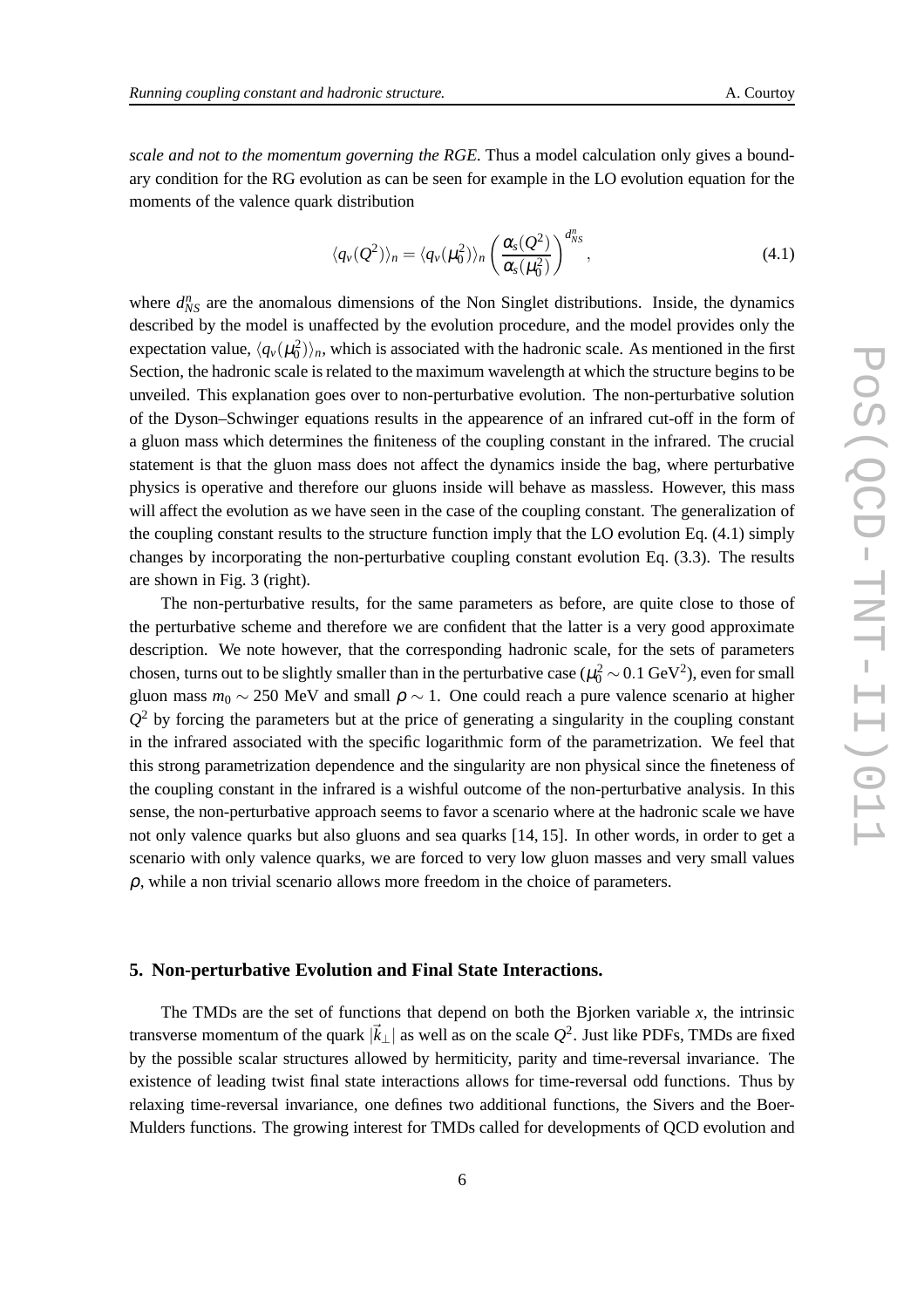

**Figure 3:** Left: The running of the effective coupling. The dotted and dashed curves represent the nonperturbative evolution with the parameters used above. The solid curve shows the NNLO evolution with  $\Lambda = 250$  MeV. Right: The evolution of the second moment of the valence quark distribution. The solid curve represents the perturbative LO approximation.

its application to PDFs, what has been recently addressed in Ref. [16]. In earlier evaluations of T-odd TMDs, the collinear <sup>2</sup> perturbative evolution formalism has been naively applied to describe the behavior of the T-odd Transverse Momentum Dependent parton distribution functions.

In the standard models' approach towards an evaluation of the T-odd distribution functions, T-odd is allowed thanks to the the final state interactions, which are mimicked by a one-gluonexchange. This gluon exchange is usually described through the inclusion of a perturbative gluon propagator. It is precisely due to this mechanism that these functions have an explicit dependence in the coupling constant and therefore they are ideal to analyze the physical impact of our discussion. Since perturbative QCD governs the dynamics inside the confining region, there is no need to include a non-perturbative massive gluon in the form given by Eq. (3.2), inside the bag. The main effect of the non-perturbative approach here consists in a change of the hadronic scale  $\mu_0^2$  and the value of the running coupling constant at that scale, as clearly illustrated in Fig. 3. This leads to a rescaling of the Sivers and Boer-Mulders functions through a change of  $\alpha_s(\mu_0^2)$ .

In previous calculations [17, 18], use has been made of the NLO perturbative evolution, with  $\alpha_s(\mu_0^2)/4\pi \sim 0.1$ . Although a solution with this small  $\alpha_s/4\pi$  can be found, with our choice of parameters, we see, from Fig. 3, that the coupling constant at the hadronic scale in the nonperturbative approach and in the NNLO evolution is consistently larger and lies in the interval  $0.1 <$  $\alpha_s(\mu_0^2)/4\pi < 0.3$ . Taking into account this range we show the first moments of the Sivers function in Fig. 4 (left), where we have two extractions from the data at the SIDIS scale [19, 20]. In order to be able to compare our results to phenomenology, one should apply the QCD evolution equations. Additionally to the TMD evolution [16], which should be taken care of properly from now on, one should consider modifications of the evolution equations at low energy – *terra incognita*.

If we apply the same band of values of the coupling constant at the hadronic scale to calculation of the Boer-Mulders function we find the results of Fig. 4 (right). We see thus how the naive scenario may serve to predict new observables and determine their experimental feasibility.

The T-odd TMDs have been evaluated in a few models. In most of the models found in the

<sup>&</sup>lt;sup>2</sup>Collinear, in opposition to transverse, refers to schemes where only longitudinal momenta are relevant. Here: PDFs that depend only on Bjorken-*x* besides their scale dependence.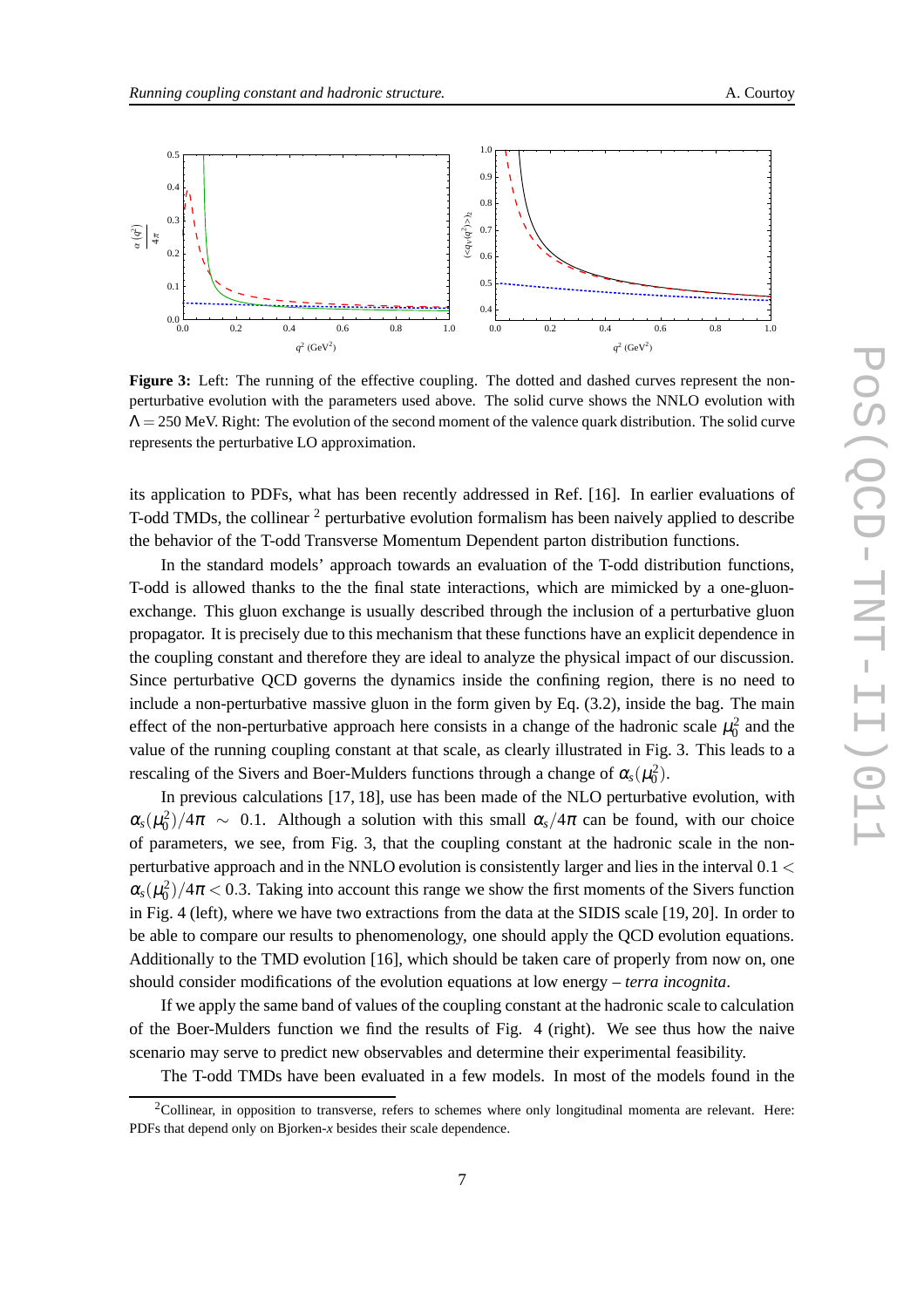

**Figure 4:** The first moment of the Sivers (left) and the Boer-Mulders (right) functions. The results are given for both the *u* (thick) and *d* (normal) distributions. The solid (dashed) curves represent the calculation for  $a = 0.3(0.1)$ . For the plot of the l.h.s., the bands represent the error band for, respectively, the extraction of the Bochum group (full) and Torino group (stripes).

literature final state interactions are approximated by taking into account only the leading contribution due to the one-gluon exchange mechanism. Few non-perturbative evaluations of the T-odd functions have been proposed so far. It is worth noticing that the implementation of the final state interactions is model dependent. The discussion we have presented in this paper is not applicable in general to every scheme. The implementation of the non-perturbative evolution as discussed here might be more complex in other (fully non-perturbative) schemes. So is the description of the confinement mechanism.

## **6.** Conclusions: Can we extract  $\alpha_s$  in the infrared regime from hadronic **phenomenology?**

The careful analysis of the previous sections shows that the hadronic scale is close to the infrared divergence (Landau pole) of the coupling constant for conventional values of Λ. However, even in this vicinity, the convergence of the N*m*LO series is very good for the same Λ and small modifications of it provide an extremely precise agreement for all values of  $Q^2$  to the right of the pole. Moreover, an exciting result is that the values obtained by perturbative QCD with reasonable parameters as defined by DIS data, agree with the non-perturbative evaluation of the coupling constant, which is infrared finite, for low values of the gluon mass  $m_0 \sim 250$  MeV, and  $\rho \sim 1$ .

The naive model for hadron structure that we have used enables us to control the physics of the problem from the model side as well as to infer from the evolution scenarios that, as expected, the naive pure valence quark scenario is not favored. However, it also shows that the naive scenario may well serve to make predictions, within a reasonably small band, which should not be far from experimental expectations. Thus, unlike the well-settled formalism used in model calculations, our qualitative approach points out the uncertainty caused by the simple value of the running coupling constant, not to mention the QCD evolution effects. One could summarize a long time findings, see e.g. [1], by saying that precision in determinations requires sophisticated models, while order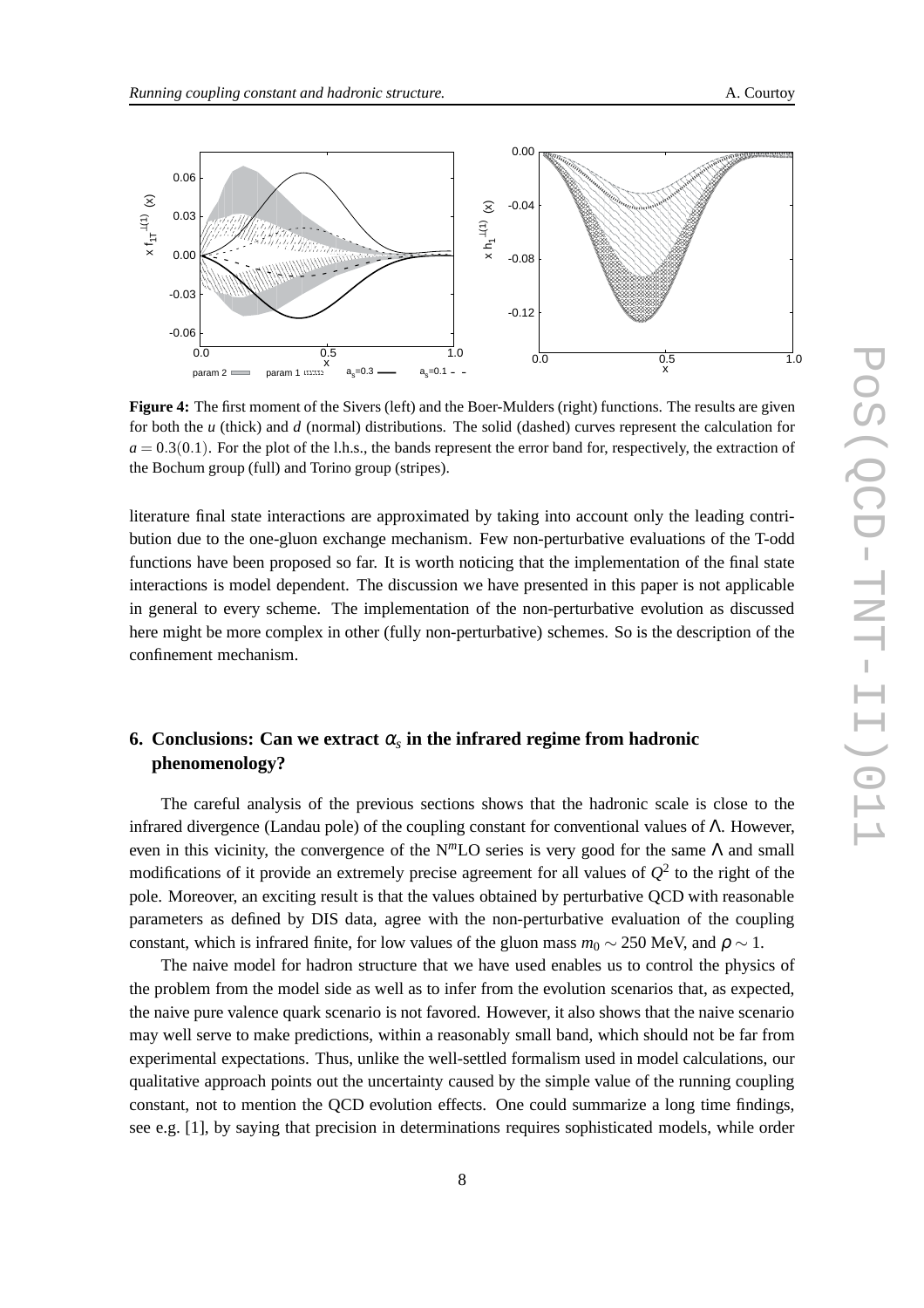of magnitude scenarios can be achieved with naive models. This has a corollary, precise determinations are very model dependent.

In these proceedings we have shown that the hadronic scale can be interpreted not only from the point of view of perturbative evolution, but also from that of non-perturbative momentum dependence of the coupling constant. However, both the recent developments in TMD evolution and the still unapprehended non-perturbative evolution formalism should consolidate a scheme for the matching of moderate energy models to the RGE of the theory. This scheme should combine an explanation of why the evolution from a low hadronic scale, even in the neighborhood of the Landau pole, is consistent and can be trusted  $-$  i.e., a non-perturbative approach  $-$  and the behavior at larger  $Q^2$  of the defined objects — i.e., perturbative QCD framework.

The scale fixing procedure uses experimental data and relies on the knowledge of  $\alpha_s$  in the sense of perturbative QCD. Vice versa, the new procedure proposed here broadens the ways of analyzing the freezing of the running coupling constant: T-odd TMDs are possible candidates to study the behavior of  $\alpha_s$  at intermediate and low  $Q^2$ , likewise proposed in Ref. [21] and Ref. [22]. A combined analysis of the extractions of the running coupling constant in the infrared region will lead to a novel definition of the effective charge [23], following the example of Ref. [21] where the effective coupling constants are phenomenologically inferred from different processes and to calculations based on Schwinger–Dyson equations.

#### **Acknowledgments**

I am grateful to V. Vento for fruitful collaborations and comments. I would like to thank S. Liuti for illuminating discussions.

#### **References**

- [1] M. Traini, A. Mair, A. Zambarda, and V. Vento, *Constituent quarks and parton distributions*, *Nucl. Phys.* **A614** (1997) 472–500.
- [2] M. Stratmann, *Bag model predictions for polarized structure functions and their Q\*\*2 evolutions*, *Z.Phys.* **C60** (1993) 763–772.
- [3] G. Parisi and R. Petronzio, *On the Breaking of Bjorken Scaling*, *Phys.Lett.* **B62** (1976) 331.
- [4] A. Courtoy, S. Scopetta, and V. Vento, *Non-perturbative momentum dependence of the coupling constant and hadronic models*, *Eur.Phys.J.* **A47** (2011) 49, [arXiv:1102.1599].
- [5] J. M. Cornwall, *Dynamical Mass Generation in Continuum QCD*, *Phys. Rev.* **D26** (1982) 1453.
- [6] A. C. Aguilar and J. Papavassiliou, *Gluon mass generation in the PT-BFM scheme*, *JHEP* **12** (2006) 012, [hep-ph/0610040].
- [7] D. Binosi and J. Papavassiliou, *Pinch Technique: Theory and Applications*, *Phys. Rept.* **479** (2009) 1–152, [arXiv:0909.2536].
- [8] A. C. Aguilar, D. Binosi, and J. Papavassiliou, *Gluon and ghost propagators in the Landau gauge: Deriving lattice results from Schwinger-Dyson equations*, *Phys. Rev.* **D78** (2008) 025010, [arXiv:0802.1870].
- [9] C. W. Bernard, *Monte Carlo Evaluation of the Effective Gluon Mass*, *Phys. Lett.* **B108** (1982) 431.